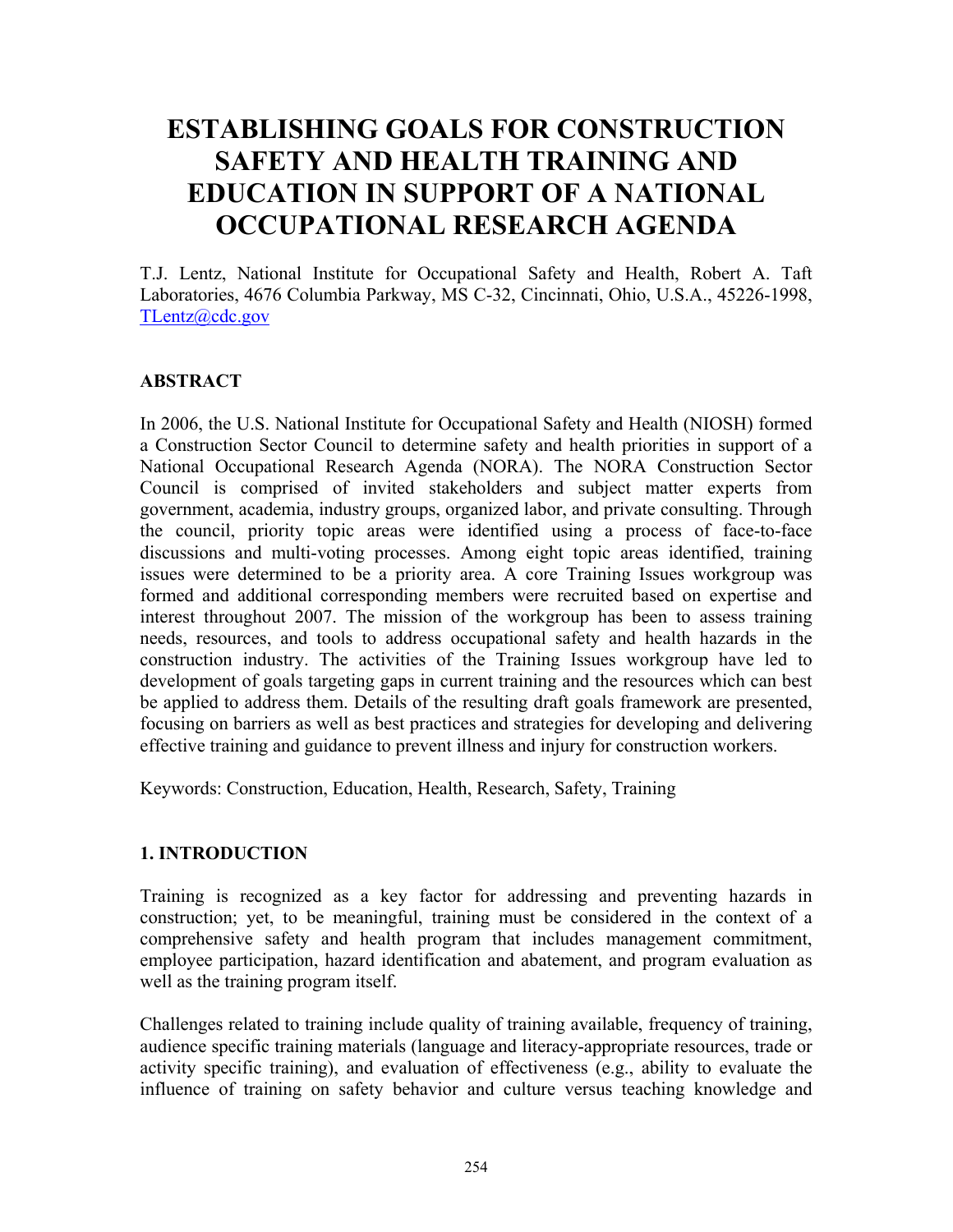skills). Training effectiveness research has shown that training can improve levels of knowledge and skills for workers, which can be a contributing factor in increasing awareness of hazards and recommended safe work practices in construction. However, additional research (including behavioral observation and evaluation) is needed to determine whether these precautions are exercised and to validate the true effectiveness of training as a contributing factor to avoiding hazards by utilizing recommended controls and taking appropriate precautions. Further evaluation is required to characterize the effectiveness of training, targeting outcomes such as increased use of recommended controls, personal protective equipment, and improved work practices.

Obstacles to use of training include time management issues, language barriers, failure to perceive hazards or a need for training, and additional costs. The persistence of hazards and associated injuries and fatalities could indicate that training is not the appropriate solution in some situations, or that training is ineffective, not frequent enough, not understood, or not consistent with expected practices on worksites. There exists a need for better characterization of the role that safety and health training plays in the construction industry, and how training is developed, delivered, and assimilated into construction practices.

# **2. METHODS**

The NORA Construction Sector Council was formed in 2006, and is comprised of invited stakeholders and subject matter experts from government, academia, industry groups, organized labor, and private consulting. During its initial face-to-face meetings, the Construction Sector Council identified priority topic areas through a series of discussions and multi-voting processes. Among the resulting eight topic areas identified, training issues were determined to be a priority area for assessing research needs as well as the translation and dissemination of best practices for preventing hazards in construction through effective training. A core training issues workgroup was formed from volunteers on the Sector Council with interest and experience in this topic area. Additional corresponding members were recruited through the Sector Council in February 2007.

The mission of the NORA Construction Sector Council workgroup on Training Issues for Construction Safety and Health was to assess training needs, resources, and tools to address occupational safety and health hazards in the construction industry. The charge of the Training Issues workgroup was to provide leadership in the development of goals and priorities which identify gaps in current training and the resources which can best be applied to address them. Towards this end, the Training Issues workgroup sought to identify barriers as well as best practices and strategies for developing and delivering effective training and guidance to address construction-related hazards and prevent illness and injury for construction workers. These activities were performed through a series of facilitated discussions, including four face-to-face meetings and multiple teleconferences throughout a two-year period (2006 and 2007).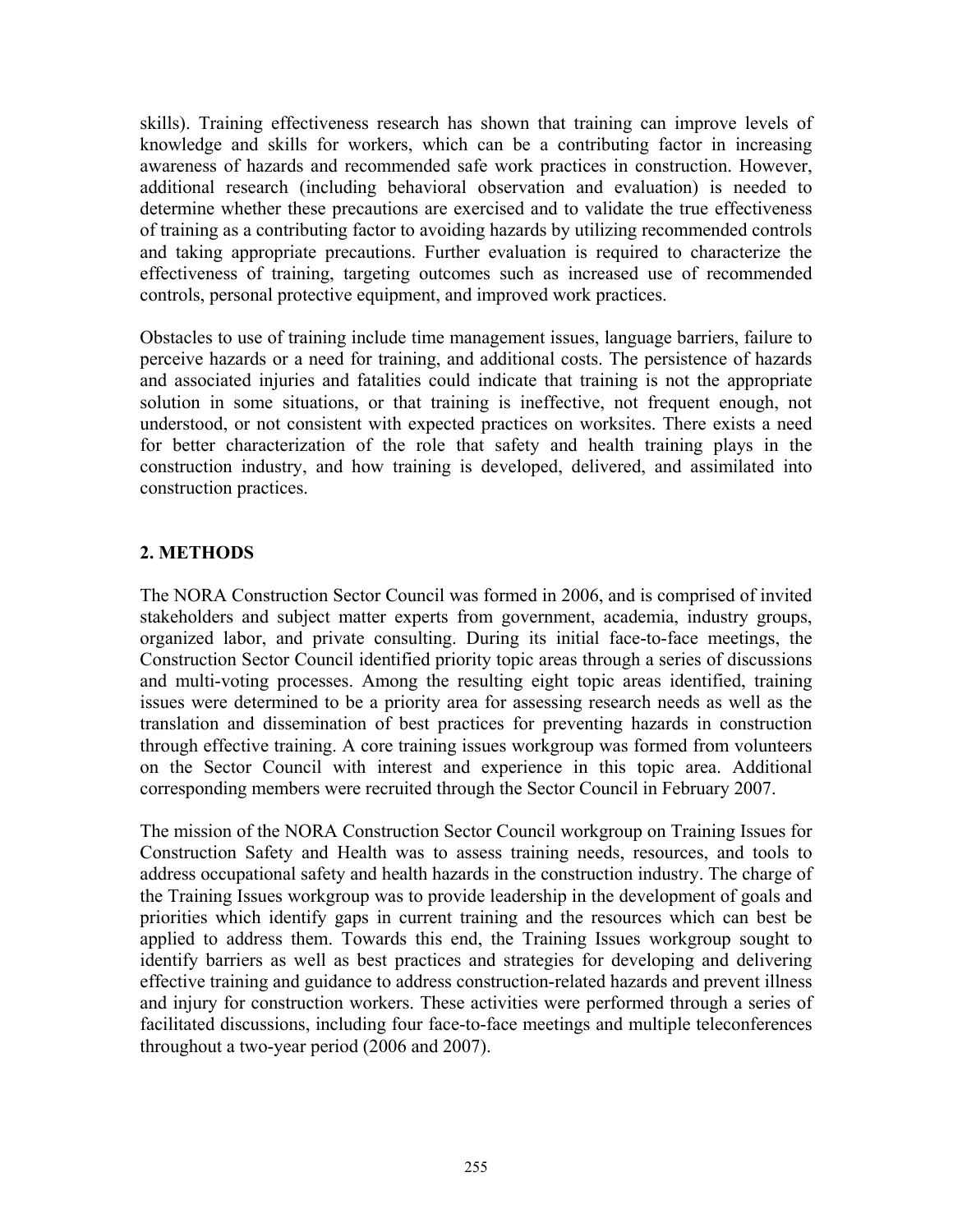An overall strategic goal was established for the Training Issues topic:

To increase the recognition and awareness of construction hazards and the means for controlling them through broad dissemination of quality training for construction workers, including non-English speaking workers.

Four intermediate goals dealing with specific aspects of training were also established to support the overall strategic goal. For the strategic goal and each intermediate goal, performance measures were specified for use in tracking progress towards meeting the goals. In addition, each of the intermediate goals has subgoals (12 total) to specify supporting activities which relate either to research or research–to–practice. The latter category (research–to–practice) refers to research translation, dissemination, or implementation of solutions derived from research.

The goals of the Construction Sector Council are established for a 10-year period according to the NORA schedule, beginning its second decade in late 2006/early 2007 and running through 2016/2017.

# **3. CHARACTERISTICS OF THE CONSTRUCTION INDUSTRY**

Initial discussions of training issues factors and priorities for construction industry focused on determining characteristics of industry and the target audience. Employment in the construction industry is expected to grow at  $\sim$ 1.2% over the period from 2000 to 2010, creating 825,000 new wage and salary jobs (Berman, 2001; CPWR, 2002). Growth is projected to be higher in residential construction trades over that period  $(-9\%)$ , while growth in heavy construction employment (highway, bridge, and street construction) and special trades will be consistent with the industry average. Given the anticipated growth, demand for training for new construction workers is also expected to rise. Consequently, identification of relevant training materials and methods, appropriate delivery to target audiences, and evaluation of training effectiveness are several of the key issues facing the construction industry.

It was also determined that the construction industry is diverse, not only with respect to multiple and specialized trades, but also comprised of a broader audience of associated professions, organizations, and demographic groups. Among those groups likely to be impacted either as providers or users (intermediate customers) of training methods and materials are the following:

- Banking, mortgage, lending, insurance, and financing organizations
- Construction owners, users, and developers
- Architecture, engineering, and design firms
- Construction managers, supervisors, and workers
- Contractor, industry, and trade associations
- Training organizations and universities
- Federal, State, and local government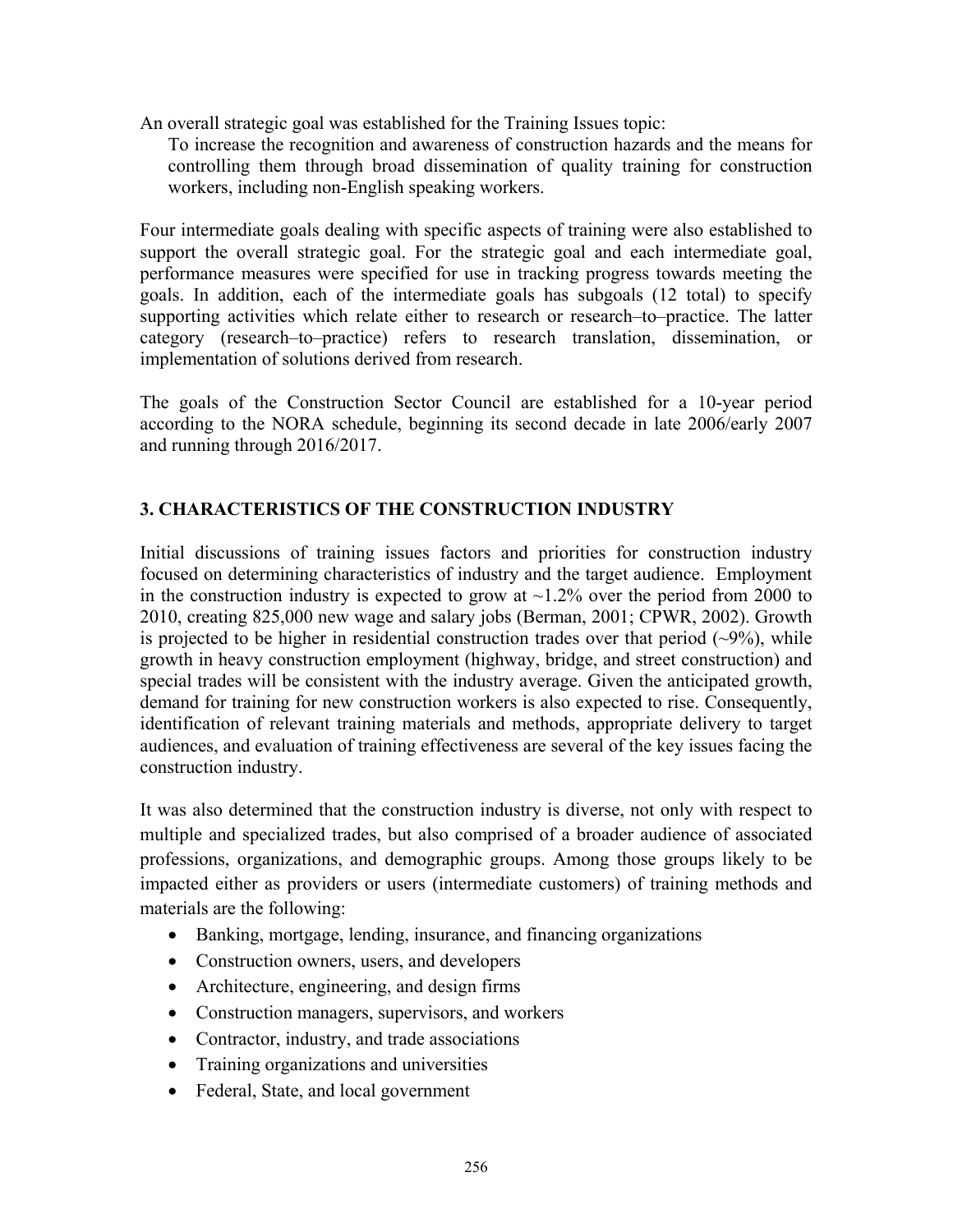- Trade unions and organized labor groups
- Immigrant workers and worker centers
- Equipment rental, supply, and repair contractors

## **4. DRAFT GOALS FOR TRAINING ISSUES IN THE CONSTRUCTION INDUSTRY**

The draft goals listed below were established by the Training Issues workgroup of the NORA Construction Sector Council and disseminated to a broader audience for review and comment in December 2007. Based on feedback from stakeholders and other reviewers, the goals may be revised accordingly.

- **Strategic Goal:** Increase the recognition and awareness of construction hazards and the means for controlling them through broad dissemination of quality training for construction workers, including non-English speaking workers. (There are multiple occupational hazards associated with the construction industry which warrant attention, and priority areas identified by the NORA Construction Sector Council include falls, electrocution, struck-by hazards, noise and hearing loss, silica exposures and illnesses, welding fumes, and musculoskeletal disorders.)
- **Performance Measure:** Demonstrate a minimum set of safety and health competencies required for all workers on construction sites to recognize hazards and the methods to control or avoid them through access to quality training and educational materials.
- **Intermediate Goal 1 Perform a construction training needs analysis.**
- **Performance measure --** Assess current state of training needs for at least 3-5 major construction trades within 3 years, and expand to include 3-5 more additional trades every year after over 10 years.
- Research Goal 1.1 Identify existing and potential surveillance tools for tracking the use of training and its impact in construction trades. Use and organize existing databases, surveillance systems, and other information.
- Research Goal 1.2 Harmonize training needs analysis to include intermediate and supporting goals from other NORA Construction Sector Council workgroups. Communicate with other NORA Construction Sector workgroups to identify, assess, and coordinate training needs and solutions as they relate to those workgroups' goals.
- **Intermediate Goal 2** Survey current training programs, models, materials and best practices to identify the scope of training resources available.
- **Performance measure** Create an inventory or clearinghouse repository of model programs within 3 years that could serve as resources to other industry sectors for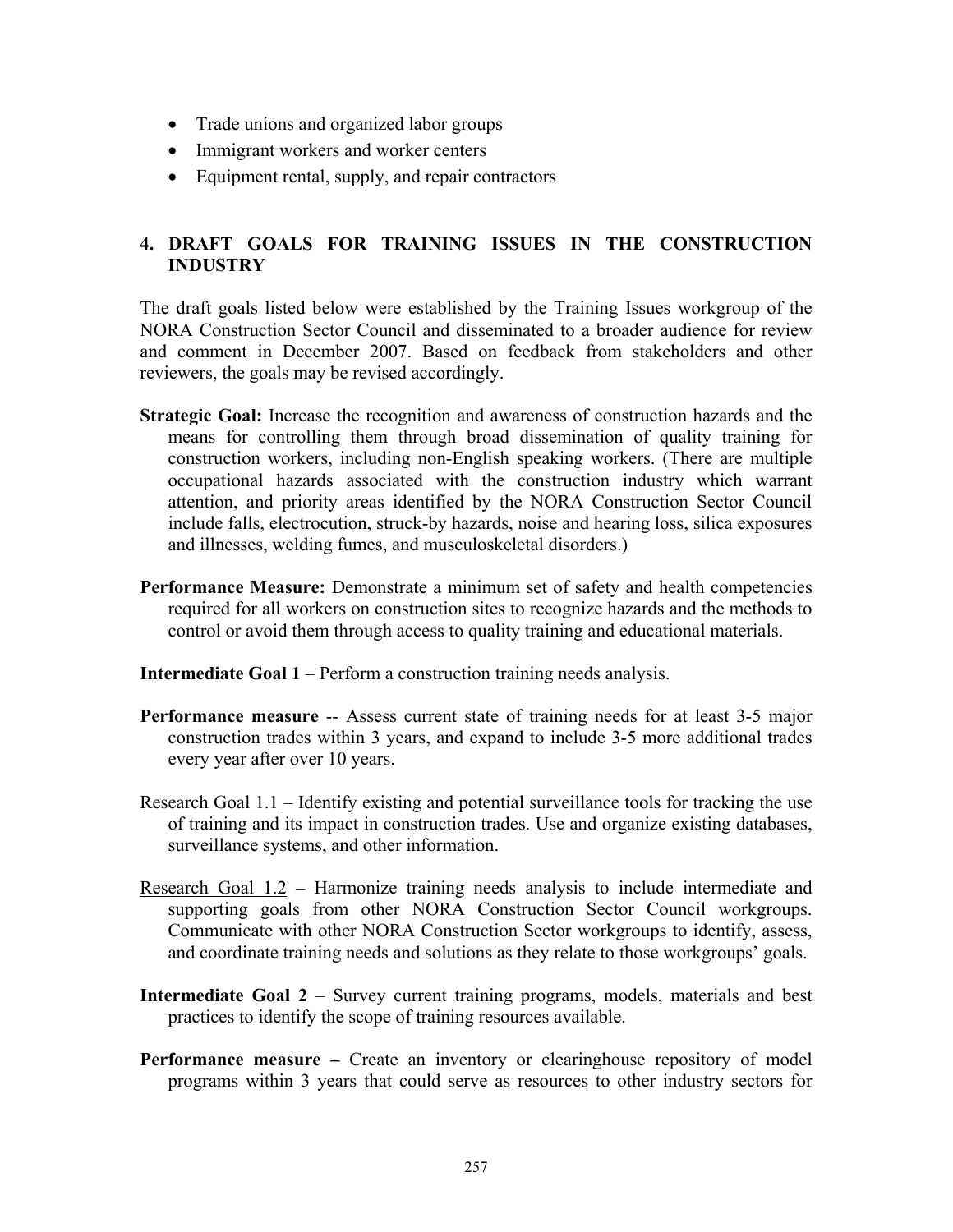effective identification of training needs, and developing sector specific resources to address those needs. Maintain the repository by updating it at least annually.

- Research Goal 2.1 Identify programs used to provide training on safety and health core competencies. Develop and define a description of safety and health core competencies required for construction workers, construction trainers, and construction employers, and encourage identification or development of programs which meet these requirements.
- Research Goal 2.2 Identify existing quality training materials (e.g., toolbox talks, simple solutions, and industry and trade materials).
- Research Goal 2.3 Compile resources from peer-reviewed literature on construction safety and health training.
- Research Goal 2.4 Identify methods used to provide training for construction safety and health (e.g., each one teach one approaches, coaching worker-trainers).
- Research Goal  $2.5$  Identify methods of analysis and measures for effectiveness evaluation of training.
- **Intermediate Goal 3**  Develop new or improved training programs, models, materials, and methods.
- **Performance measures** Conduct baseline survey of construction safety and health toolbox talks available via electronic libraries initially within 3 years and conduct surveys periodically thereafter to determine availability of new materials. Demonstrate an increase in publication of peer reviewed literature on construction safety and health training.
- Research Goal 3.1 Develop, evaluate, and implement new materials and methods for delivering effective training on safety and health core competencies.
- Research Goal 3.2 Identify best methods of analysis and appropriate measures and indicators for effectiveness of training. Promote funding for training intervention effectiveness research.
- **Intermediate Goal 4** Promote the dissemination and use of construction training best practices, materials, and methods.
- **Performance measure** Increase the number of construction workers provided with the core competencies for understanding construction hazards and their prevention.
- Research/Research to Practice Goal 4.1 Plan a national state-of-the-science conference on construction training issues, resources, and needs. (Options could include convening a dedicated national conference, participation in sister safety and health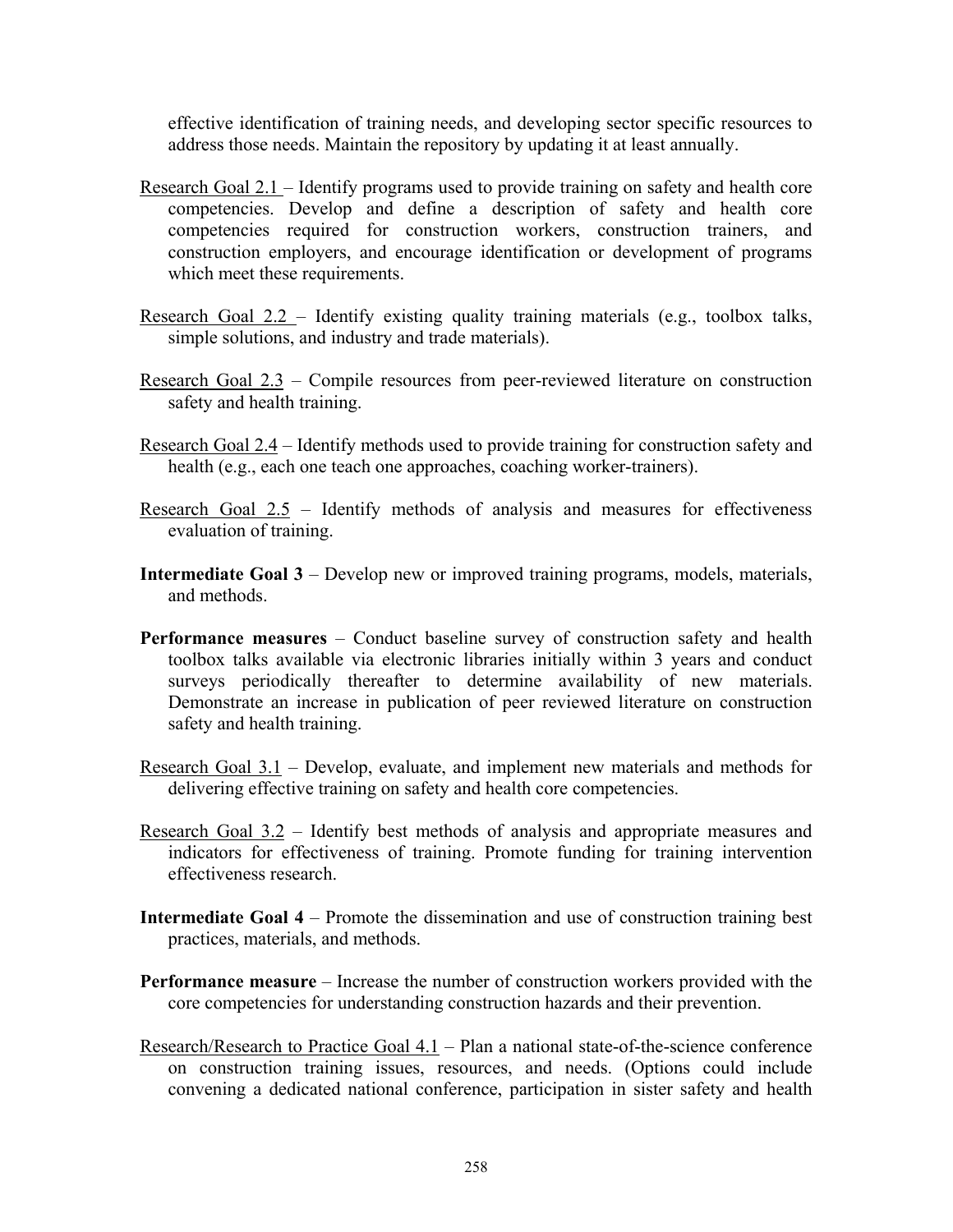conferences, and piggy-backing onto existing safety and health conferences to focus on discussion of construction safety and health training issues.)

- Research Goal 4.2 Research and develop or refine approaches to institutionalize change. Examples might include: funding research and assisting with dissemination and use of results; publicizing practitioner success stories; using awards and other social marketing approaches.
- Research to Practice Goal 4.3 Improve training delivery and transfer of knowledge to small and self-employed construction contractors. Utilize or develop better surveillance tools to improve delivery systems for reaching smaller construction contractors (the majority of the industry).
- Research to Practice Goal 4.4 Increase communication with other construction safety and health researchers to integrate research findings into training programs. Encourage diffusion of research findings through multiple venues including webbased information sources, peer-reviewed literature, professional organizations, construction user groups, contractor associations, and construction worker unions.

# **5. CONCLUSIONS**

Establishing these goals will help to guide efforts for understanding and enhancing the role of occupational safety and health training in construction. These goals are not static and will need to be revised periodically as performance measures indicate the level of success with which the objectives are met. In addition, training issues are viewed as one of multiple factors impacting safety and health in construction; as such, the training issues topic fits into a suite of topics (both outcomes and contributing factors) the NORA Construction Sector Council has determined to be priority areas for research and implementation of research findings (i.e., research–to–practice).

The impact of addressing challenges related to training, and conducting additional research and evaluation, will ultimately be judged against measures that translate into fewer injuries and fatalities by eliminating or mitigating hazards. A reduction in the occurrence of accidents and injuries will not only save lives and improve the quality of life for workers, it can also result in lower workers' compensation claims and other financial expenditures for contractors and owners of construction projects.

#### **Disclaimer**

The findings and conclusions in this paper have not been formally disseminated by the National Institute for Occupational Safety and Health and should not be construed to represent any agency determination or policy.